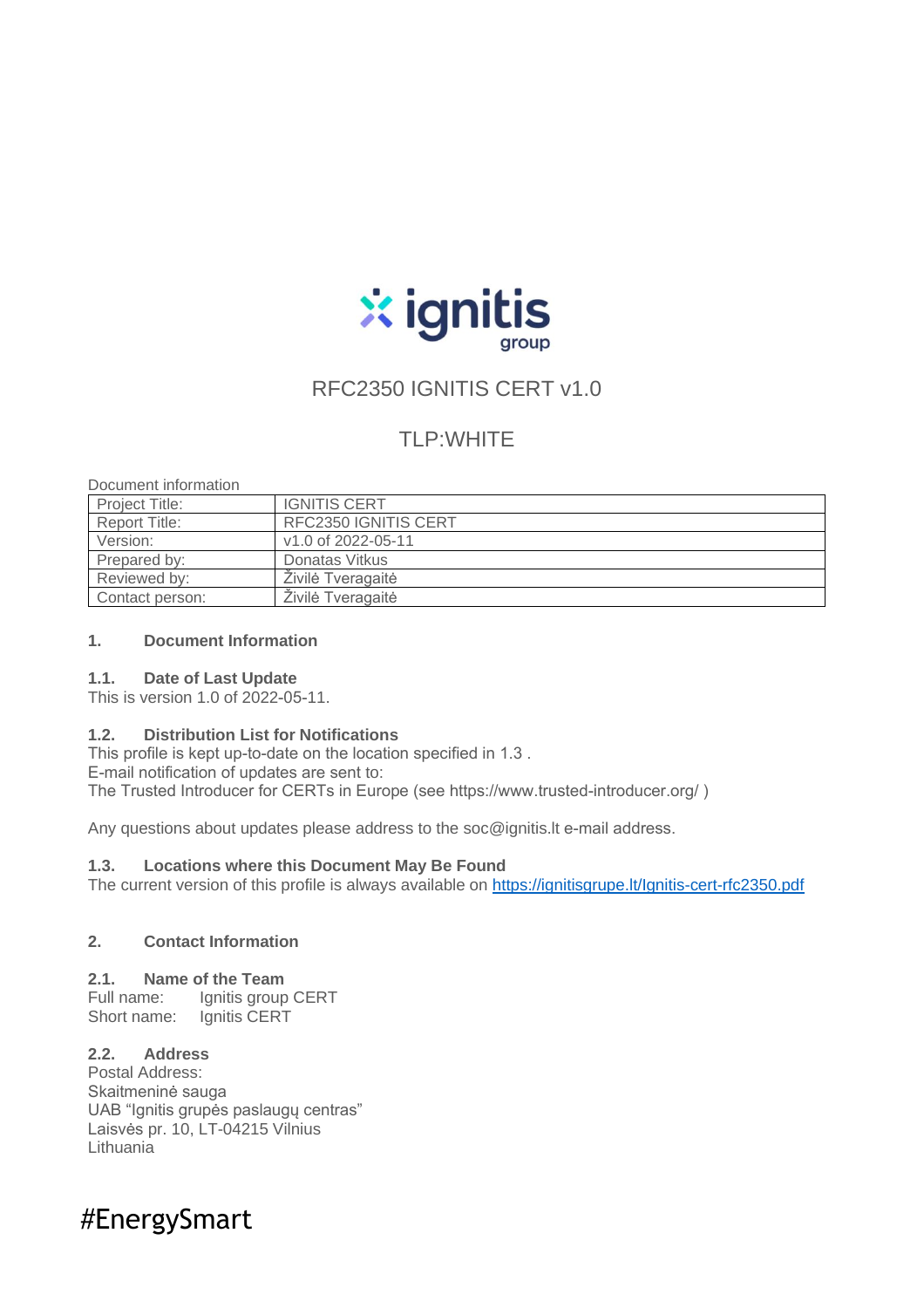

# **2.3. Time Zone**

GMT+2 (GMT+3 with DST or Summer Time, which starts on the last Sunday in March and ends on the last Sunday in October)

**2.4. Telephone Number**

+370 5 2782444

**2.5. Facsimile Number**

N/A

**2.6. Other Telecommunication**

N/A

# **2.7. Electronic Mail Address'**

# [soc@ignitis.lt](mailto:soc@ignitis.lt)

This address can be used to report all security incidents to which relate to the CERT-SE constituency.

# **2.8. Public Keys and Other Encryption Information**

PGP/GnuPG is supported for secure communication.

The current IGNITIS CERT team key can be found on https://ignitisgrupe.lt/soc@ignitis.lt.asc. Please use this key when you want/need to encrypt messages that you send to IGNITIS CERT.

# **2.9. Team Members**

Information is not provided about the IGNITIS CERT team members on the website. Please use our email (in 2.7) when you contact us.

# **2.10. Other Information**

Preferred method for contacting IGNITIS CERT is via email at soc@ignitis.lt.

# **3. Charter**

# **3.1. Mission Statement**

Mission of IGNITIS CERT is:

1. To provide cybersecurity incident management-related services to the IGNITIS CERT constituency.

2. To assist in identifying, analyzing and mitigation of the impact of security threats.

3. To ensure monitoring and exchange of information, collaboration with national and international incident response and cybersecurity teams and organizations.

### **3.2. Constituency**

IGNITIS CERT's constituents are customers of UAB "Ignitis grupės paslaugų centras" receiving managed security services according to the contracts and agreements.

# **3.3. Sponsorship and/or Affiliation**

All activities of IGNITIS CERT is funded by UAB "Ignitis grupės paslaugų centras".

# **3.4. Authority**

IGNITIS CERT operates under supervision of Ignitis Group's Head of Digital Security.

# **4. Policies**

# **4.1. Types of Incidents and Level of Support**

IGNITIS CERT is responsible for the coordination of all types of digital security incidents as specified in the contracts with the customers. Level of support is specified in the contracts as well.

# #EnergySmart